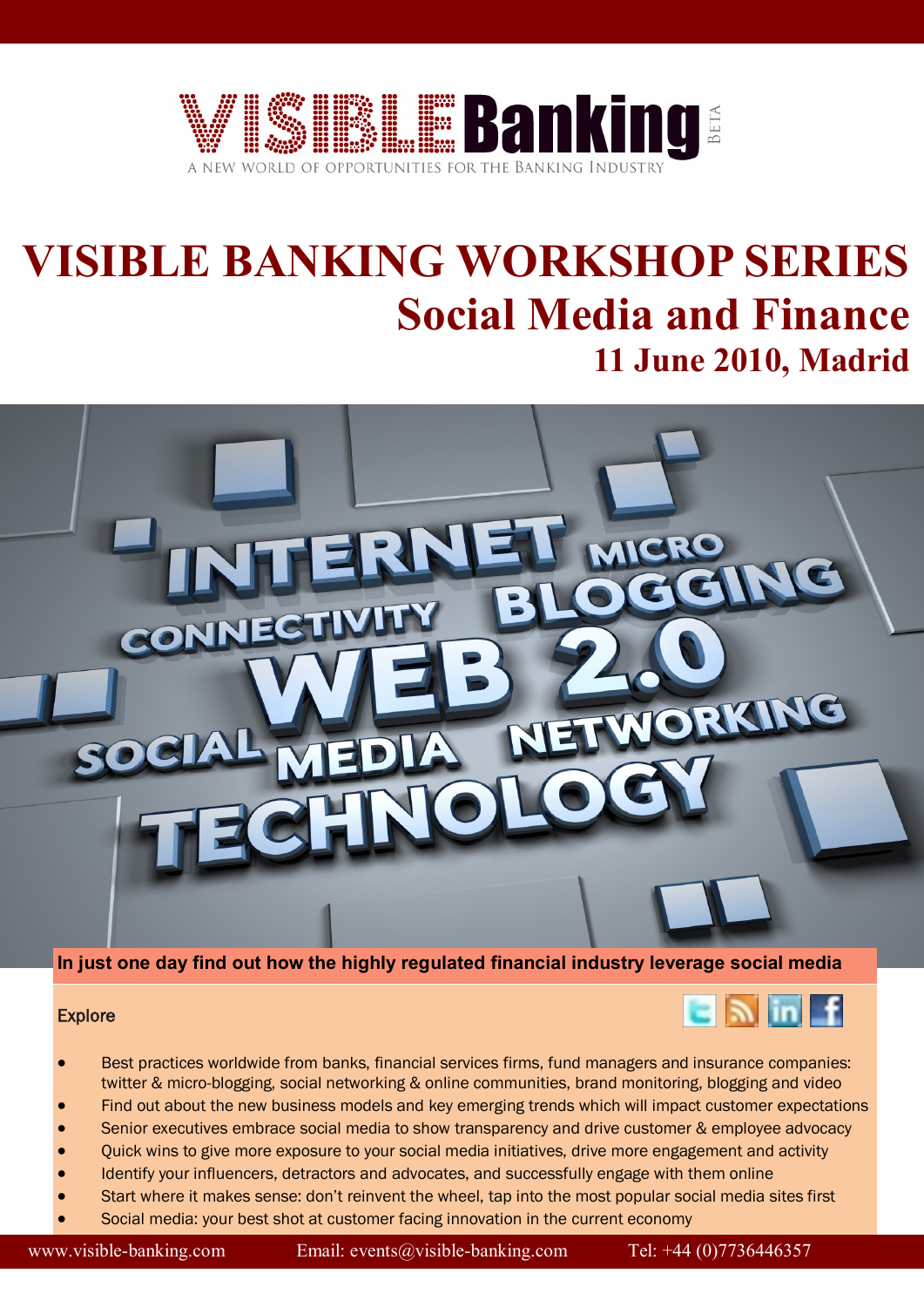## **VISIBLE BANKING WORKSHOP SERIES Social Media and Finance 11 June 2010, Madrid**

The aim of this new one-day workshop is to apprehend the impact of the boom in social media and to analyse its strategic and practical implications. The event will be highly interactive to facilitate exchanges of information and ideas between a limited audience of senior banking, financial services, and insurance professionals.

#### How the Social Media Workshop will Benefit You & What Makes it **Unique**

- Cover all the key areas of social media in just 1 day
- Get real, practical training and ideas you can apply directly
- Focus on the Banking industry: Learn how social media has worked (or not worked) for other banks and financial services firms around the world
- Access the unique insights from the Visible Banking SM Watch Series: tracking 2,000+ initiatives in 60 countries
- Find out about emerging trends and innovative services
- Take your existing initiatives to the next level: identify some quick wins that are easy to implement
- Christophe Langlois is one of the most experienced speakers on social media in finance: Since 2007, he has contributed to 30+ events in 10 countries.
- Network with your peers: the small group of delegates will consist of Finance pros only

### Who should attend

Presidents, SVP, AVP, Heads, MDs, Directors or Managers in: **Business** 

Retail Banking, Commercial Banking, Investment Banking, Fund management, Insurance Internet Channel Online Banking, Online Sales,

eCommerce, eBusiness

## **Marketing**

Digital Marketing, Online Marketing, Social Media Brand, Communication Customer Service Innovation & Research

## **8:00 Registration, Networking and refreshments**

### **9:00 Welcome and Opening Remarks** Christophe Langlois CEO and Founder of Visible Banking

## **9:05 Overview of Social Media in Banking & Financial Services**

The latest version of the industry leading presentation on social media in finance delivered by Christophe Langlois at 30+ events in over 10 countries.

- Why it became a risk to avoid social interaction
- Demonstrate the power of social media with examples from HSBC, Bank of America, Manu Life or Citi
- Don't re-invent the wheel or spend too much money too soon
- Your key goals: convince and REWARD your users
- Senior Executives: your ultimate social media champions

## **9:30 Expectations & Guidelines**

Here we will share some of the key insights from the Visible Banking Social Media Watch series to help you better manage your expectations and successfully leverage the most popular social media channels, and take your existing initiatives to the next level.

- Twitter: 1,150+ accounts tracked in 60 countries *Background - Content & Following Strategy - KYF - Twitter Lists*
- Blogs: 200+ blogs tracked in 20 countries *Platform - Content Strategy - Contributors - Engagement - Promotion*
- Facebook: 340+ pages, groups and apps tracked in 50 countries *Hot topics - Call to action - Competitions - Customer feedback*

## **11:20 Coffee and tea break**

## **11:40 Innovation, New Business Models & Enablers**

How much do you know about the most promising start-ups in online finance, or the key players in Peer-2-Peer Lending or Personal Finance Management? Are they disruptors or enablers for your business? How could you successfully provide a meaningful service on top of existing communities or services like twitter without re-inventing the wheel?

- Overview of the P2P lending and the PFM spaces
- How familiar are you with SmartyPig which is one of the most innovative web 2.0 online financial services?
- Smaller, more targeted communities: aggregating insightful content and identifying the most relevant contributors on large trusted communities will become more and more useful in a world where we are constantly overflowed with information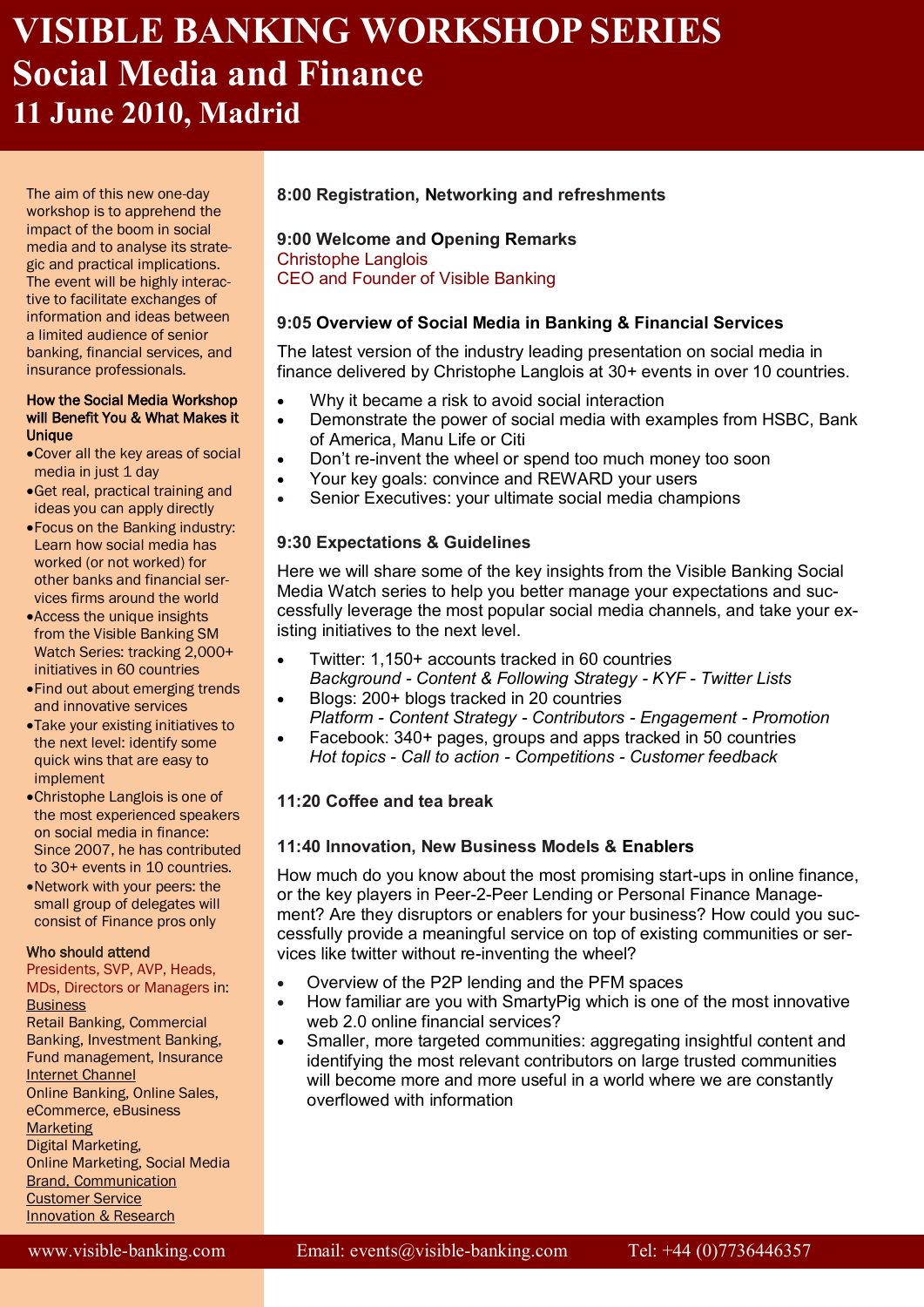## **VISIBLE BANKING WORKSHOP SERIES Social Media and Finance 11 June 2010, Madrid**

### **12:30 Lunch Break**

### **13:30 Best Practices**

Very few financial institutions have a dedicated team to drive their social media initiatives, fewer have put together an integrated social media strategy. Find out which financial institutions, fund management firms or insurance companies have been the most active, the most successful, or the smartest in leveraging social media. We will also present initiatives which failed.

We will review initiatives:

- Driving customer or employee advocacy
- Establishing the financial institution as an ambassador for a sector
- With a different focus: from HR, Business, to customer support
- Supporting brand values, charity work, sport sponsoring or CSR
- Targeting B2C or B2B
- Depending on the mix in the audience and the expectations from the delegates, we will focus on a few examples of financial institutions which could include: *Allstate, American Express, Bank of America, BBVA, BNP Paribas, Caja Navarra, Credit Agricole, Fidelity, First direct, ING Direct, Rabobank, Societe Generale, UBank, USAA, Vanguard or Wells Fargo.*

### **14:30 Coffee and tea break**

### **14:45 Discussion Panel - Talking about Risk & Compliance, ROI & UGC**

We will give the audience a unique opportunity to ask their questions about social media to some of their most experienced industry peers.

Confirmed guests:

- Pol Navarro, Head of Direct Channels & Innovation at Banco Sabadell
- Jose Antonio Gallego, Online Community Manager at BBVA
- Reyes Bolumar, Directora de Comunicación y de Canales Interactivos at Inversis Banco
- Jesus Perez, CEO at Financialred.com

### **16:50 Closing remarks**

### Location and Travel

This event will take place in Central Madrid. Full and detailed joining instructions with transport information and a map will be sent to all delegates.

### Custom & Internal Workshops

Please note that we also deliver internal workshops and seminars and facilitate brainstorming sessions on your premises. The content and length of those sessions are totally bespoke dependent on your needs: from a 1h overview of social media in Finance with your Senior Executives, to a day of twitter training with your customer service representatives.

#### Press

Check our articles in some of the industry leading magazines and online resources such as emarketer, IWR or the EFMAG.

### The Aim of Visible Banking

At Visible Banking, we are focused on driving brand advocacy as well as customer & employee engagement online. We help our clients to start where it makes sense, take their social media initiatives to the next level, give more visibility to their content, urge people to contribute, and change their brand perception online. Visible banking is the leading independent blog 100% focused on social media in finance.

#### Christophe Langlois Profile

In late 2008, Christophe left his Senior Innovation Manager role at Lloyds TSB, now the largest banking group in the UK, to focus on his passion for social media and people engagement. He now helps financial institutions worldwide to better understand & leverage social media. Christophe is a thought leader and strong advocate for social media, an active blogger and a regularly requested speaker.

Connect with Christophe on linkedin, twitter, and facebook.